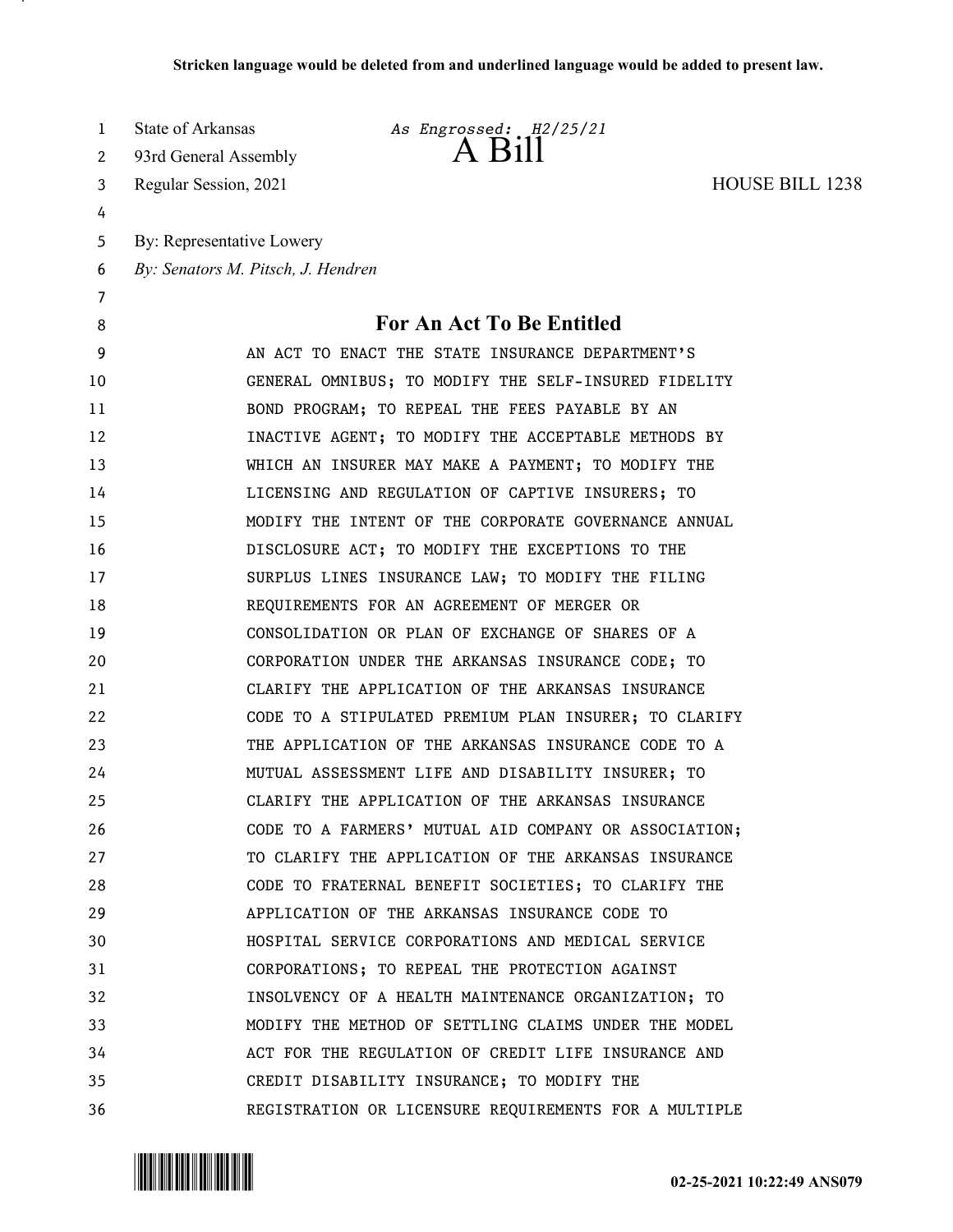| 1  | EMPLOYER TRUST OR MULTIPLE EMPLOYER WELFARE                                 |
|----|-----------------------------------------------------------------------------|
| 2  | ARRANGEMENT; AND FOR OTHER PURPOSES.                                        |
| 3  |                                                                             |
| 4  |                                                                             |
| 5  | <b>Subtitle</b>                                                             |
| 6  | TO ENACT THE STATE INSURANCE DEPARTMENT'S                                   |
| 7  | GENERAL OMNIBUS.                                                            |
| 8  |                                                                             |
| 9  |                                                                             |
| 10 | BE IT ENACTED BY THE GENERAL ASSEMBLY OF THE STATE OF ARKANSAS:             |
| 11 |                                                                             |
| 12 | Arkansas Code § 21-2-701 is amended to read as follows:<br>SECTION 1.       |
| 13 | $21 - 2 - 701$ .<br>Purpose.                                                |
| 14 | It is found and determined that:                                            |
| 15 | The State of Arkansas and the counties, municipalities, and<br>(1)          |
| 16 | school districts of the State of Arkansas are expending large sums of money |
| 17 | each year for premiums on blanket bonds for officers and employees;         |
| 18 | (2)<br>Considerable savings might be effected by the establishment          |
| 19 | of a self-insured fidelity bond program for any fraudulent or dishonest act |
| 20 | committed by any state officials and employees, county officials and        |
| 21 | employees, municipal officials and employees, and school district officials |
| 22 | and employees;                                                              |
| 23 | This subchapter is designed to establish a governmental<br>(3)              |
| 24 | bonding board to develop a self-insured fidelity bond program for those     |
| 25 | officials and employees participating government entities; and              |
| 26 | (4)<br>This subchapter is designed to provide that self-insured             |
| 27 | fidelity bonds would be in lieu of the various fidelity blanket bonds which |
| 28 | that are presently required under this chapter for various officials and    |
| 29 | employees and to thereby effectuate substantial savings in the cost of      |
| 30 | fidelity blanket bonds for those officials and employees.                   |
| 31 |                                                                             |
| 32 | SECTION 2. Arkansas Code § 21-2-702 is amended to read as follows:          |
| 33 | 21-2-702. Definitions.                                                      |
| 34 | As used in this subchapter:                                                 |
| 35 | (1) "Audit" or "audit report" means an audit or other                       |
| 36 | statutorily allowed financial examination of the books and records;         |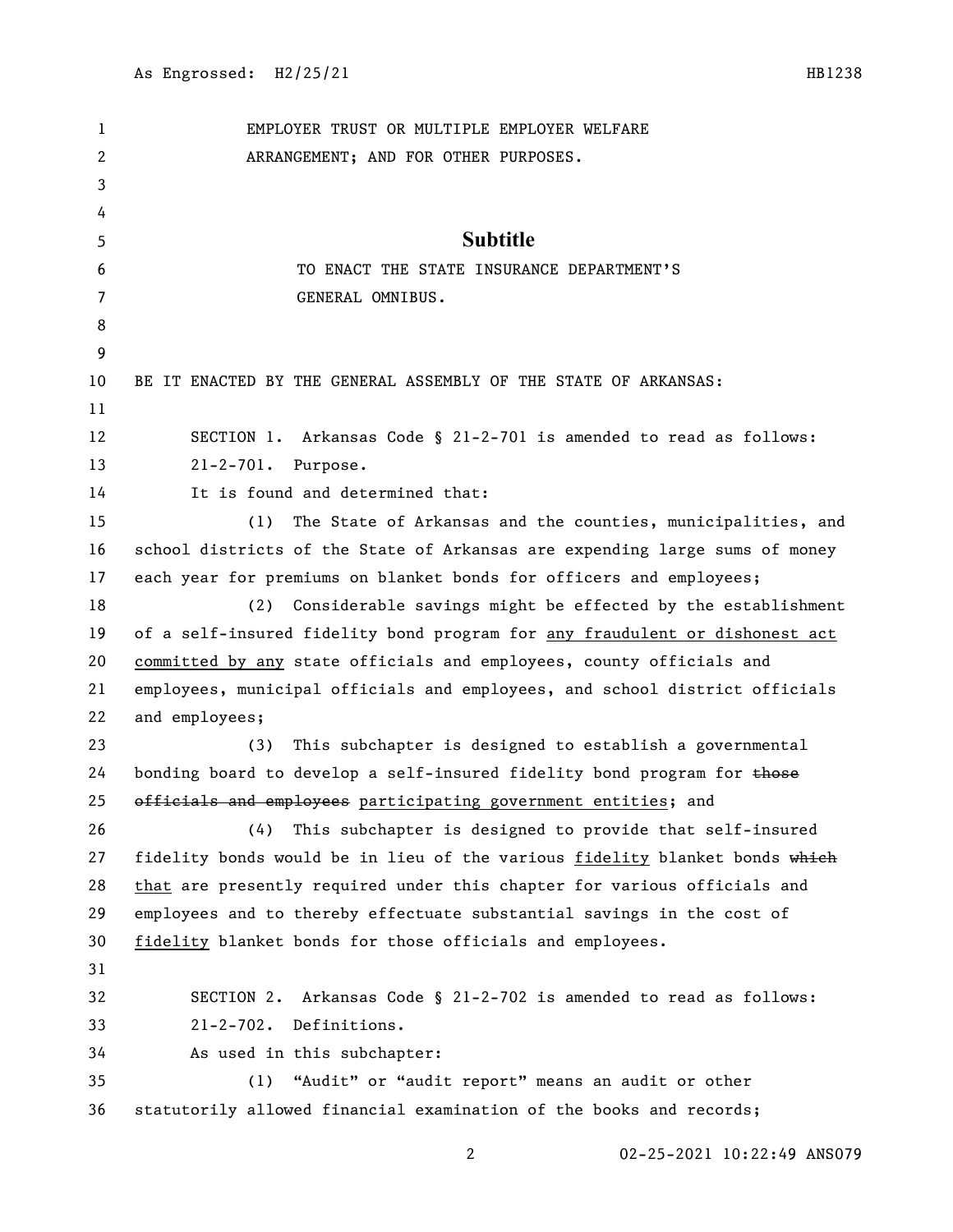(2) "Commissioner" means the Insurance Commissioner;

 (3) "County" means the county or counties of the State of Arkansas; (4) "County public official" or "county public employee" means any elected officer of the counties and the employees or deputies of any elected officer, members of the quorum court, and the members of the various county boards and commissions, excluding officials and employees of county

 (5)(A) "Fidelity bond" means coverage for actual loss of value sustained as defined in subdivisions (6), (10), and (13) of this section, that is incurred as a result of any fraudulent or dishonest act, whether or not the result of a single act or series of acts committed against a participating government entity by officials or employees.

hospitals, county nursing homes, and conservation and improvement districts;

 (B) "Fidelity bond" includes a fidelity blanket bond; (6) "Money" means currency, coins, and bank notes in current use and having a face value and travelers' checks, register checks, and money orders held for sale to the general public;

18  $(6)(7)$  "Municipal" or "municipality" means the municipalities of the State of Arkansas;

 $(7)(8)$  "Municipal public official" or "municipal public employee" means any elected officer of the municipalities and the employees or deputies of any elected officer, specifically including salaried municipal employees of municipally owned utilities, members of the city council, including the mayor, and the members of the various municipal boards and commissions, but excluding officials and employees of municipal hospitals, nursing homes, and improvement districts;

27 (8)(9) "Participating governmental entity" means those 28 organizations defined in  $\frac{1}{100}$  subdivisions  $(3)$ ,  $(6)$ ,  $(10)$ , and  $(13)$  subdivisions (3), (7), (11), and (14) of this section;

 $(9)(10)$  "Property other than money and securities" means any tangible property, other than money and securities, that has intrinsic value; 32 (10)(11) "School district" means the school districts and open-enrollment public charter schools of the State of Arkansas;

 (11)(12) "School district public official" or "school district public employee" means all school district salaried officials and salaried school district employees, whether elected or appointed, and the members of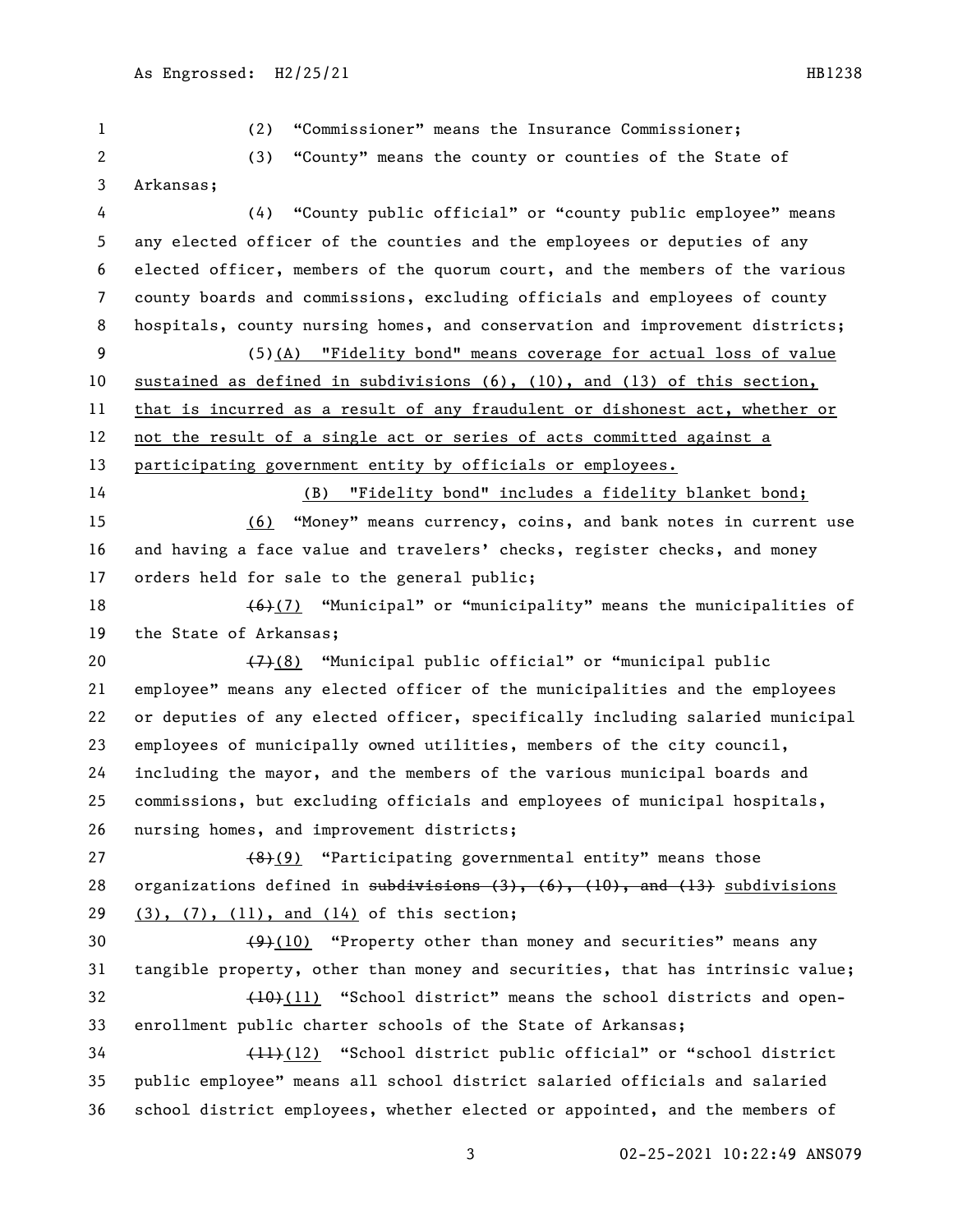local school boards of directors; 2 (12)(13) "Securities" means negotiable and nonnegotiable instruments or contracts representing either money or other property and includes: (A) Tokens, tickets, and revenue and other stamps in current use whether represented by actual stamps or unused value in a meter; and (B) Evidences of debt, other than money, issued in connection with credit or charge cards; 10 (13)(14) "State" means the State of Arkansas; 11 (14)(15) "State officers and employees" means all elected and appointed salaried officials of the state and their salaried state employees, the salaried officials and salaried employees of all state boards and commissions, members of the General Assembly, and nonsalaried appointed members of the various state boards and commissions; and (15)(16) "State public official" or "state public employee" means any elected or appointed salaried officer of the State of Arkansas and the salaried governmental employees of that elected or appointed officer, members of the General Assembly, and the nonsalaried members of the various state boards and commissions. SECTION 3. Arkansas Code § 21-2-703 is amended to read as follows: 21-2-703. Coverage in lieu of statutory fidelity bonds. (a)(1) The fidelity bond coverage provided under this subchapter shall be in lieu of all statutorily required fidelity bonds for any fraudulent or dishonest act committed by the various public officers, officials, and employees of a participating government entity participating in the Self- Insured Fidelity Bond Program. 29 (2) The various laws specifically requiring surety fidelity bonds or fidelity blanket bonds for the respective public officials, officers, and employees shall not be applicable so long as the fidelity bonds as provided in this subchapter are in effect covering the officials, officers, and employees. (b) In the event coverage  $shall$  cease ceases to be provided for any  $e^2$ 35 all of the fraudulent or dishonest acts committed by any public officials, officers, or employees pursuant to this subchapter, the laws currently in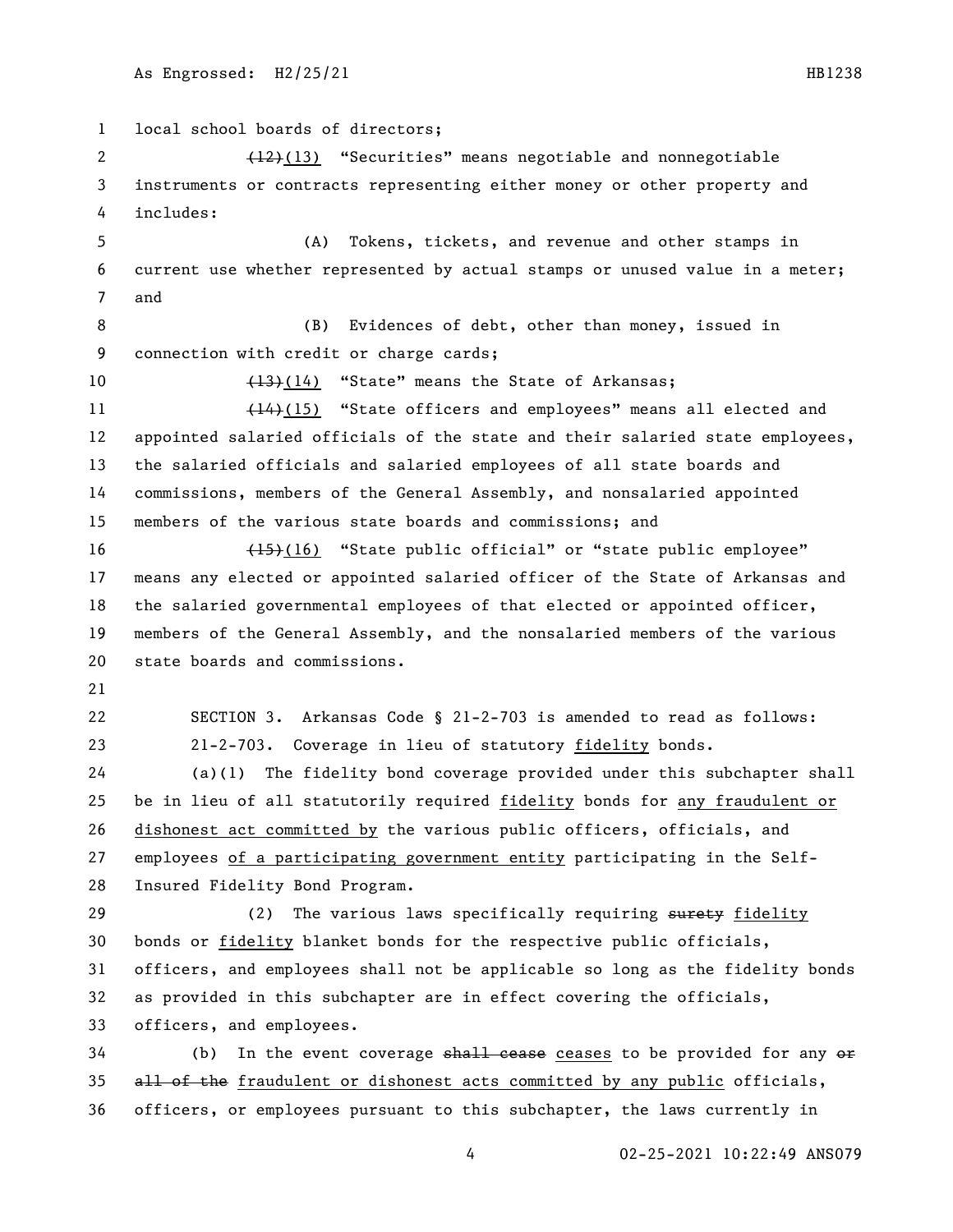1 effect providing for surety fidelity bonds or fidelity blanket bonds shall again become applicable to the public officials, officers, and employees. SECTION 4. Arkansas Code § 21-2-704(a), concerning the establishment of the Self-Insured Fidelity Bond Program, is amended to read as follows: (a) There is established a the Self-Insured Fidelity Bond Program for a fraudulent or dishonest act committed by any state officials and employees, county officials and employees, municipal officials and employees, and school district officials and employees, to be administered by the Governmental Bonding Board. SECTION 5. Arkansas Code § 21-2-706 is amended to read as follows: 21-2-706. Administration. 14 It shall be is the responsibility of the Governmental Bonding Board to 15 develop and administer the Self-Insured Fidelity Bond Program for state officers and employees, state public officials and public employees, and 17 county, municipal, and school district public officials and public employees. SECTION 6. Arkansas Code § 21-2-708(a), concerning notice and proof of loss under the Self-Insured Fidelity Bond Program, is amended to read as follows: (a) The Legislative Auditor, with the approval of the Legislative Joint Auditing Committee, shall give notice and make proof of loss to the Governmental Bonding Board under the Self-Insured Fidelity Bond Program on 25 behalf of a public official, officer, or employee participating governmental 26 entity when the audit of the records of the public official, officer, or 27 employee participating governmental entity reflects unauthorized disbursements or unaccounted-for funds or property for which the public official, officer, or employee may be liable. SECTION 7. Arkansas Code § 21-2-709(b)(1), concerning the assignment of rights to the Self-Insured Fidelity Bond Program, is amended to read as follows: (b)(1)(A) Before any loss payment is paid from the fund, the recipient of the loss payment shall sign and return a transfer of rights form assigning 36 to the fund program to the extent of the loss payment all rights and claims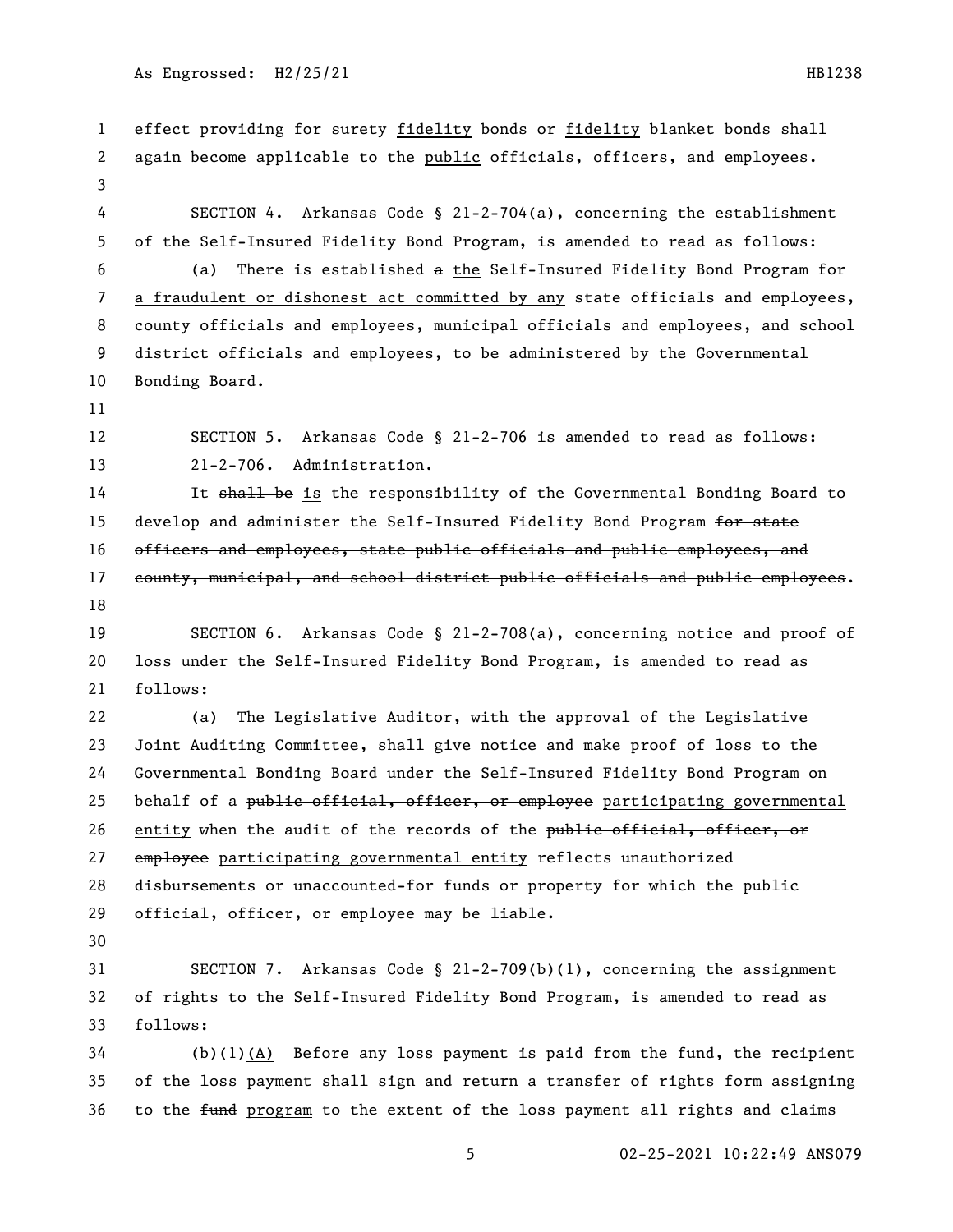that the recipient may have against the official, officer, or employee involved. 3 (B) The <del>fund</del> program shall be subrogated to all of the rights of the recipients of the loss payment to the extent of the loss payment. SECTION 8. Arkansas Code § 21-2-710(a), concerning billing certification under the Self-Insured Fidelity Bond Program, is amended to read as follows: (a) The Governmental Bonding Board, with the assistance of the State Insurance Department, shall prepare a billing certification to be remitted to the: (1)(A) Department of Finance and Administration. Upon receipt 14 of this the billing certification, the Secretary of the Department of Finance 15 and Administration shall pay  $\pm\epsilon$  the billing certification from funds 16 specifically appropriated for  $\pm\epsilon$  the billing certification by the General 17 Assembly or from other funds available therefor to pay for the billing certification. 19 (B) Funds so appropriated for premiums for fidelity bonds for state public officials and employees and state officers and employees or funds otherwise made available for this purpose shall not be subject to reduction as a result of any shortfall of projected revenues; and 23 (2) Chief Fiscal Officer of the State, who shall pay  $\pm \epsilon$  the billing certification from funds withheld from the: 25 (A) County Aid Fund which that are due each county participating in the Self-Insured Fidelity Bond Program for premiums for fidelity bonds for county public officials and employees; 28 (B) Municipal Aid Fund which that are due each municipality participating in the program for premiums for fidelity bonds for municipal public officials and employees; and 31 (C) Public School Fund which that are due each school district participating in the program for premiums for fidelity bonds for school district officials and employees. SECTION 9. Arkansas Code § 23-61-707 is repealed. 23-61-707. Fees payable by agents on inactive license status.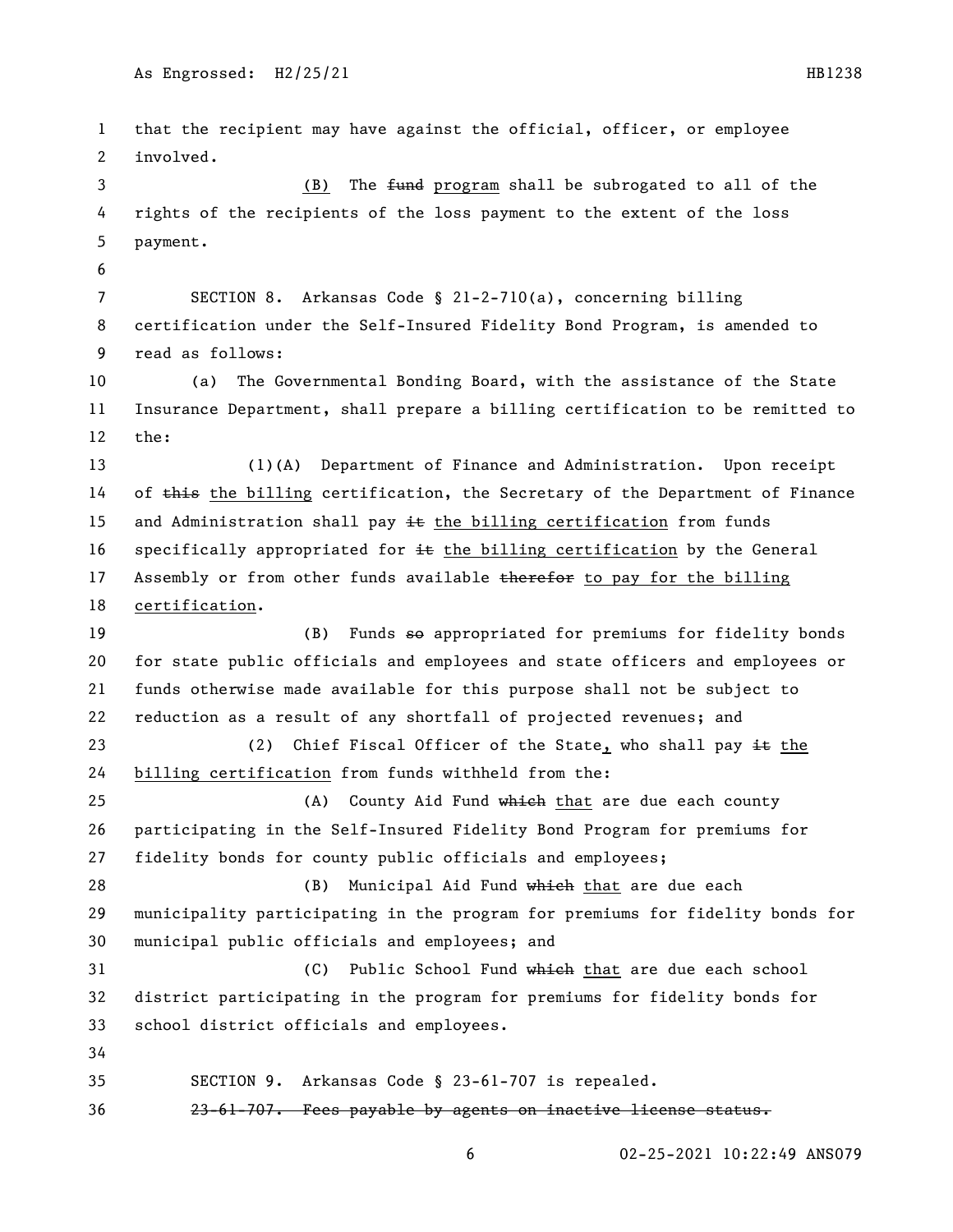shall collect in advance the following fees and miscellaneous charges: 3 (1) Facsimile copies, per page ................ 5 (2) Hard copy printout of one microfiche page .............. (3) Electronic copies, per page .................................. 0.25 (b) The commissioner shall deposit all such fees required by this section directly into the State Insurance Department Trust Fund as special SECTION 10. Arkansas Code § 23-63-107 is amended to read as follows: 23-63-107. Prompt processing of payment by insurer. (a) No An insurer shall not intentionally or unreasonably delay, for

 $4 \quad $0.50$ 

6  $1.00$ 

revenues.

 more than three (3) business days after presentment for collection, the 17 processing of any properly executed and endorsed check, or draft, or electronic funds transfer issued in settlement of an insurance claim. 19 (b) It is the intent of the General Assembly that insureds or

(a) Effective on and after July 1, 1999, the Insurance Commissioner

20 claimants shall an insured or a claimant be paid their the insured's or the claimant's settlement proceeds at the earliest possible time.

 (c) Any insurer violating this section shall pay the insured or the claimant a penalty of two hundred dollars (\$200) or fifteen percent (15%) of the face amount of the check, or draft, or electronic funds transfer, whichever is higher.

 SECTION 11. Arkansas Code § 23-63-1601(8), concerning the definition of "captive insurance company" used in the licensing and regulation of captive insurers, is amended to read as follows:

 (8) "Captive insurance company" means a producer reinsurance captive insurance company, branch captive insurance company, pure captive insurance company, association captive insurance company, sponsored captive insurance company, special purpose captive insurance company, or industrial insured captive insurance company formed or licensed under this subchapter; SECTION 12. Arkansas Code § 23-63-1601(21), concerning the definition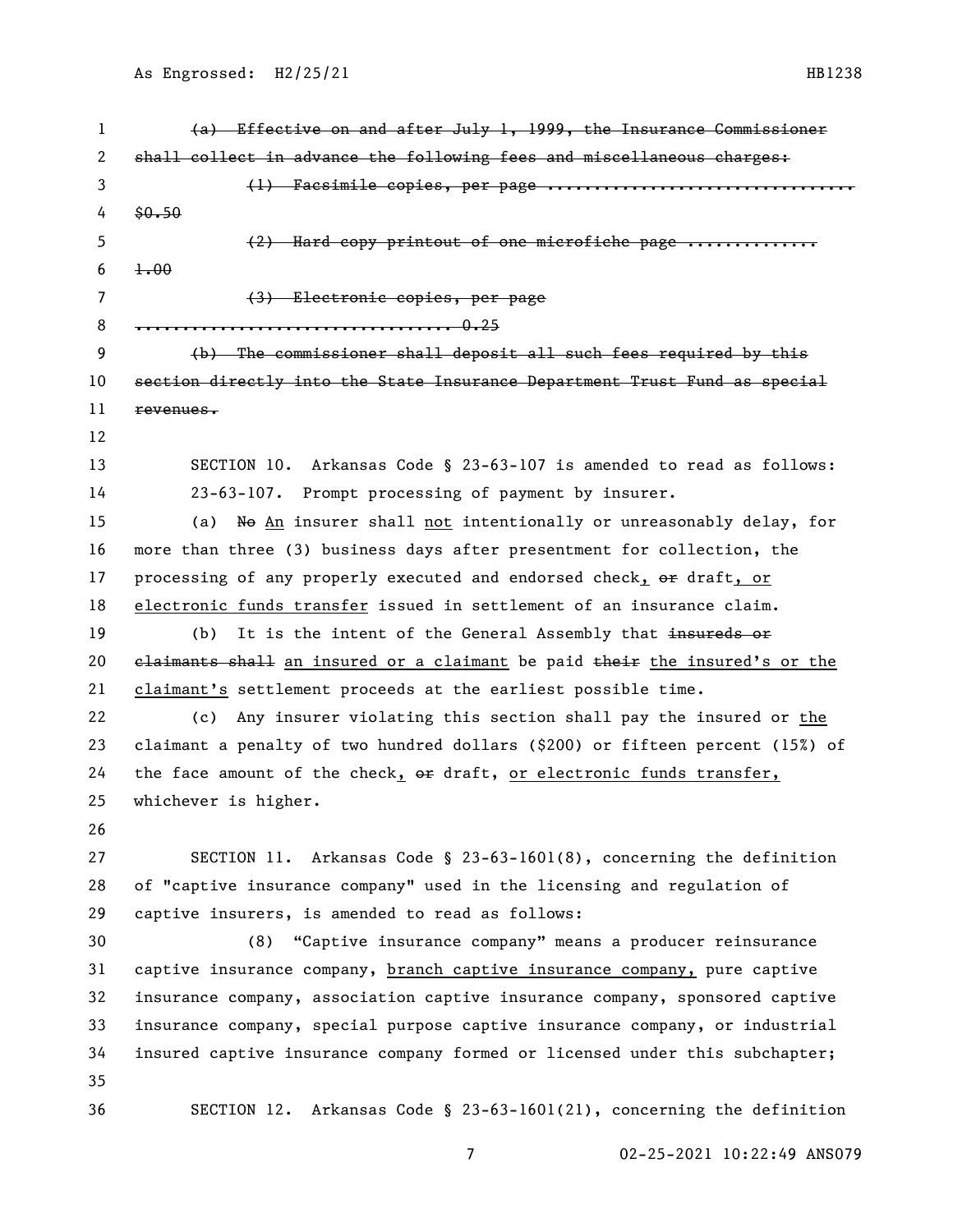of "producer reinsurance captive insurance company" used in the licensing and regulation of captive insurers, is amended to read as follows: (21) "Producer reinsurance captive insurance company" means a 4 company that is wholly owned by a resident licensed insurance producer and that acts only as a reinsurer for risks written by or placed through its parent or an affiliate of its parent; SECTION 13. Arkansas Code § 23-63-1602(c)(5), concerning the information required to apply for licensure as a captive insurer, is amended to read as follows: 11 (5) Information submitted under this subsection subchapter is 12 confidential and may shall not be made public by the commissioner or an agent or employee of the commissioner without the written consent of the captive insurance company except that: (A)(i) Information may be discoverable by a party in a civil action or contested case to which the captive insurance company that submitted the information is a party, upon a showing by the party seeking to discover the information that: (a) The information sought is relevant to and necessary for the furtherance of the action or case; (b) The information sought is unavailable from other nonconfidential sources; and (c) A subpoena issued by a judicial or administrative officer of competent jurisdiction has been submitted to the commissioner. (ii) However, subdivision (c)(4) of this section does not apply to an industrial insured captive insurance company insuring the risks of an industrial insured group; and (B) The commissioner may disclose the information to a 30 public officer official having jurisdiction over the regulation of insurance in another state if: (i) The public official agrees in writing to maintain the confidentiality of the information; and (ii) The laws of the state in which the public official serves require the information to be confidential.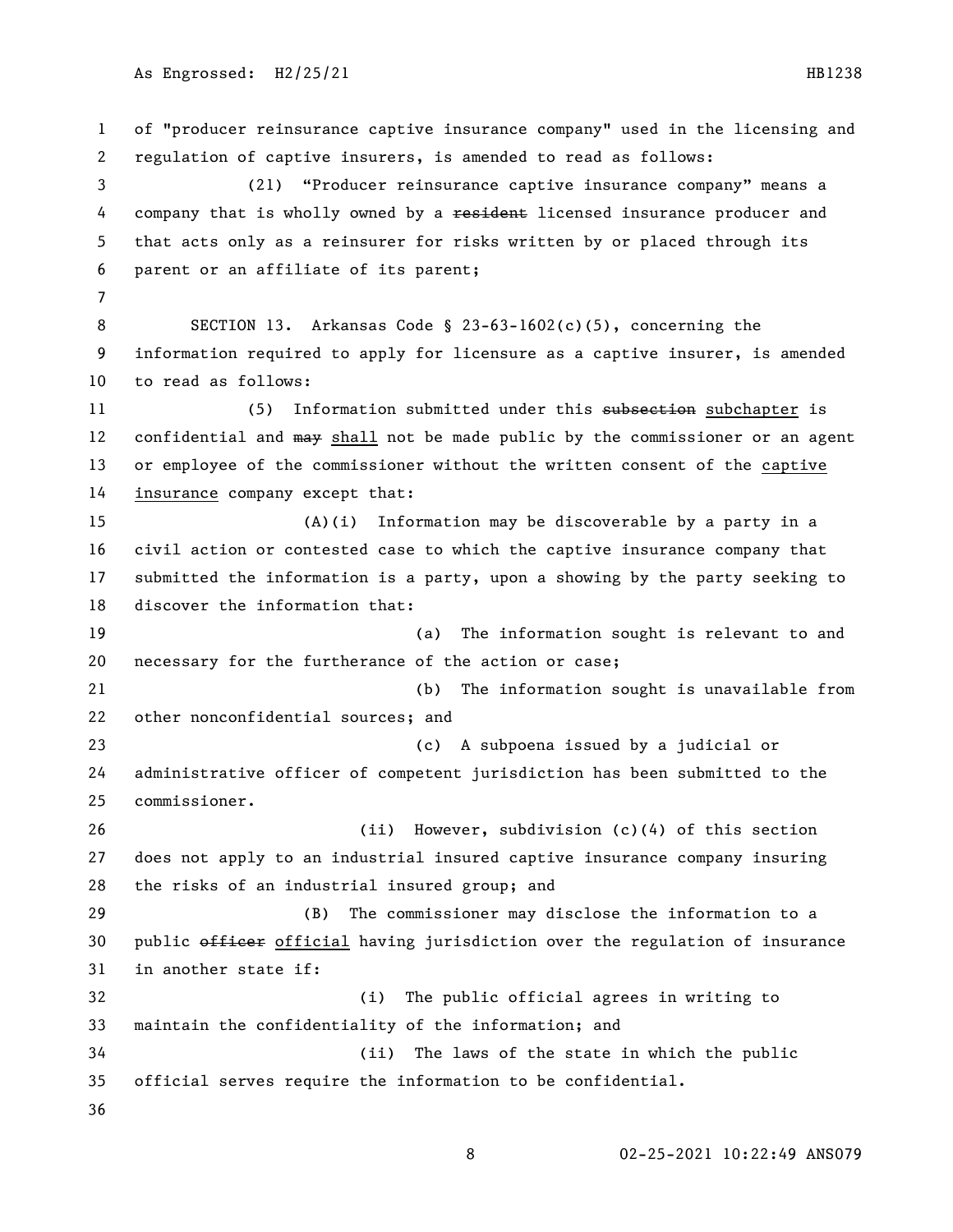```
1 SECTION 14. Arkansas Code § 23-63-2002(b), concerning the intent of 
2 the Corporate Governance Annual Disclosure Act, is amended to read as 
3 follows:
4 (b) It is the intent of the General Assembly that this subchapter:
5 (1) Shall not Not be construed to prescribe or impose corporate 
6 governance standards and internal procedures beyond that which is required 
7 under applicable state corporate law;
8 (2) Shall not Not be construed to limit the commissioner's
9 authority or the rights or obligations under § 23-61-201 et seq.; and
10 (3) Applies Apply only to an a multistate insurer domiciled in
11 this state.
12
13 SECTION 15. Arkansas Code § 23-65-302 is amended to read as follows:
14 23-65-302. Exceptions.
15 This subchapter shall does not apply to reinsurance or to the following
16 <del>insurances</del> types of insurance when so placed by licensed agents or brokers of
17 this state:
18 (1) Wet marine and foreign trade insurance;
19 (2) Insurance on subjects that are:
20 (A) Located, resident, or to be performed outside this 
21 state; or
22 (B) On vehicles or aircraft principally garaged outside 
23 this state;
24 (3) Insurance on property or operation of railroads engaged in 
25 interstate commerce; and
26 (4) Accident and health coverage; and
27 (5) Insurance of aircraft:
28 (A) Owned or operated by manufacturers of aircraft;
29 (B) Operated in scheduled interstate flight;
30 (C) Cargo; or
31 (D) Against liability, other than workers' compensation 
32 and employer's liability, arising out of the ownership, maintenance, or use 
33 of the aircraft.
34
35 SECTION 16. Arkansas Code § 23-69-144(c)(3), concerning the filing of 
36 a duplicate original of the agreement of merger or consolidation or plan of
```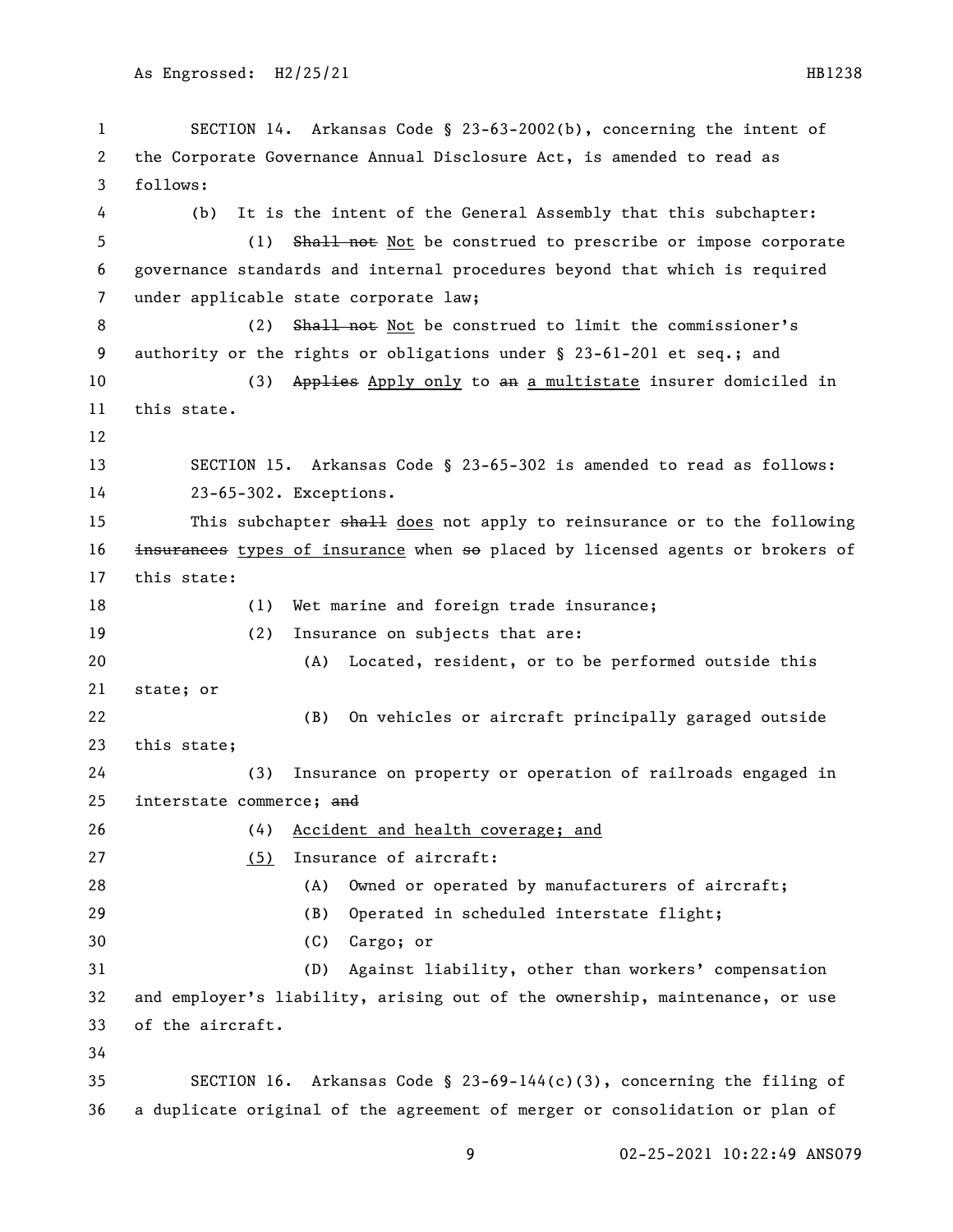```
1 exchange of shares, is repealed.
 2 (3) One (1) of the duplicate originals, bearing the file marks
3 of the commissioner, shall be filed for record in the office of the clerk of 
4 the county court of the county in which the principal office or place of
5 business of the merged or consolidated corporation adopting the plan of 
 6 exchange, as specified in the merger or consolidation agreement or plan of 
7 exchange, is located.
8
9 SECTION 17. Arkansas Code § 23-71-103(9), concerning provisions of the 
10 Arkansas Insurance Code applicable to stipulated premium plan insurers, is 
11 amended to read as follows:
12 (9) Sections 23-66-201 — 23-66-214 23-66-213, 23-66-301 — 23-66-
13 306, 23-66-308 - 23-66-311, 23-66-313, and 23-66-314, and 23-66-501 - 23-66-50114 513, trade practices and frauds;
15
16 SECTION 18. Arkansas Code § 23-72-103(8), concerning provisions of the 
17 Arkansas Insurance Code applicable to mutual assessment life and disability 
18 insurers, is amended to read as follows:
19 (8) Sections 23-66-201 — 23-66-214 23-66-213, 23-66-301 — 23-66-
20 306, 23-66-308 - 23-66-311, 23-66-313, and 23-66-314, and 23-66-501 - 23-66-50121 513, trade practice and frauds;
22
23 SECTION 19. Arkansas Code § 23-73-104(4), concerning provisions of the 
24 Arkansas Insurance Code applicable to farmers' mutual aid companies or 
25 associations, is amended to read as follows:
26 (4) Sections 23-66-201 — 23-66-214 23-66-213, 23-66-301 — 23-66-
27 306, 23-66-308 - 23-66-311, 23-66-313, and 23-66-314, and 23-66-501 - 23-66-31428 513, trade practices and frauds;
29
30 SECTION 20. Arkansas Code § 23-74-705 is amended to read as follows:
31 23-74-705. Applicability of other code provisions.
32 In addition to those the provisions contained in this chapter, the
33 following provisions of this code shall also apply to fraternal benefit 
34 societies to the extent as applicable:
35 (1) Sections 23-60-101 — 23-60-108 and 23-60-110, general 
36 provisions;
```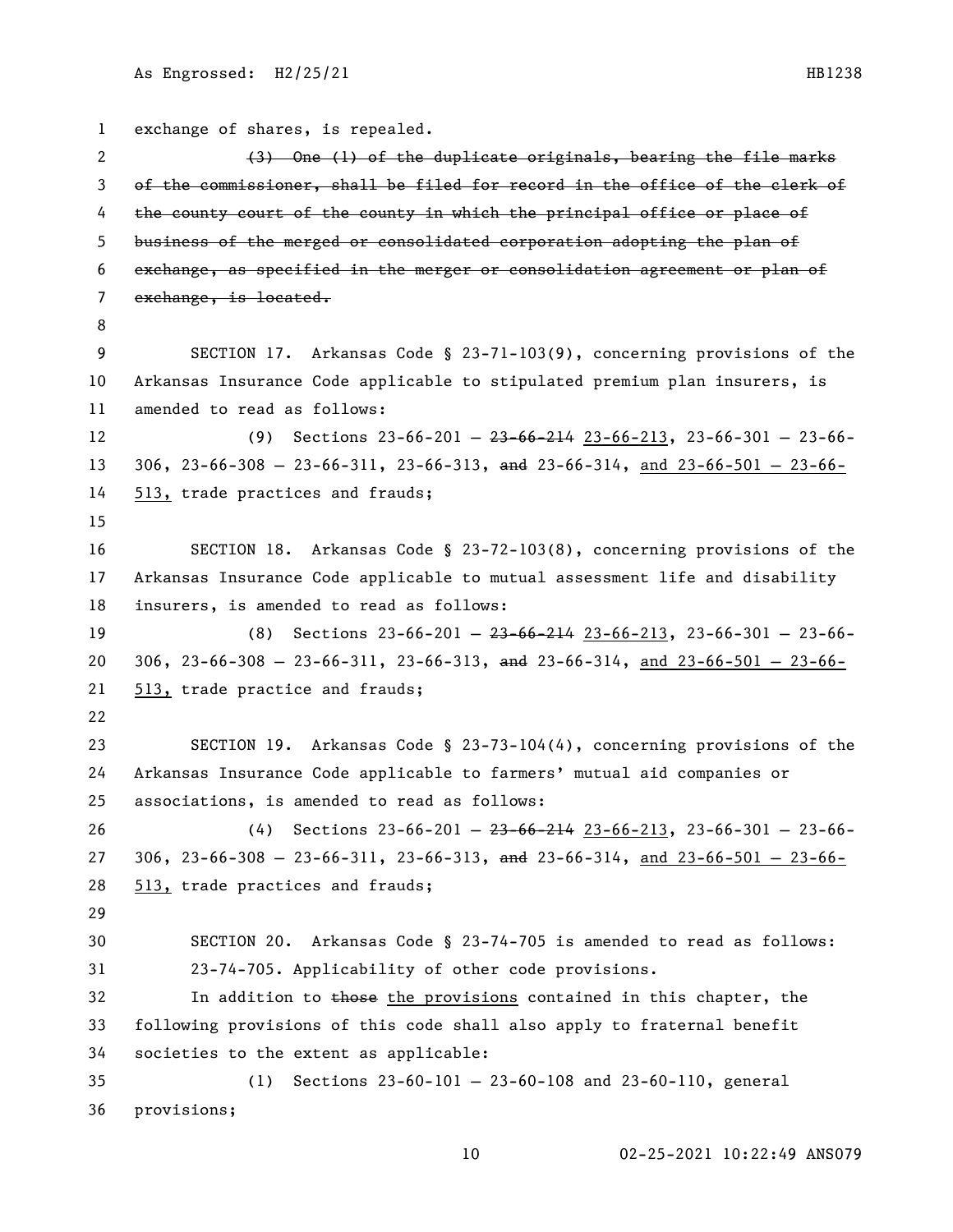(2) Section 23-61-101 et seq., § 23-61-201 et seq., and § 23-61- 301 et seq., the State Insurance Department; (3) Section 23-61-401, license and miscellaneous fees; (4) Section 23-65-101 et seq., the Unauthorized Insurers Process Act, § 23-65-201 et seq., and the Surplus Lines Insurance Law, § 23-65-301 et seq., unauthorized insurers and surplus lines; (5) Sections 23-66-501 — 23-66-513, fraudulent insurance acts; (6) Sections 23-68-101 — 23-68-113 and 23-68-115 — 23-68-132, rehabilitation and liquidation; and  $(6)(7)$  Section 23-79-208, damages and attorney's fees on loss claims. SECTION 21. Arkansas Code § 23-75-102(7), concerning provisions of the Arkansas Insurance Code applicable to hospital service corporations and medical service corporations, is amended to read as follows: (7) Section The Trade Practices Act, § 23-66-201 et seq., §§ 23- 17 66-301 - 23-66-306, 23-66-308 - 23-66-311, 23-66-313, and 23-66-314, and 23- 66-501 — 23-66-513, referring to trade practices and frauds; SECTION 22. Arkansas Code § 23-76-118 is repealed. 23-76-118. Protection against insolvency. (a) Deposit Requirements. (1)(A) All health maintenance organizations authorized to transact business in this state shall deposit through the Insurance Commissioner securities eligible for deposit under § 23-63-903 that at all times shall have a par or market value of not less than three hundred thousand dollars (\$300,000), with the exception of limited benefit health maintenance organizations whose security deposit shall not be less than one hundred thousand dollars (\$100,000). (B) The commissioner shall also be authorized to require a special surplus deposit for the benefit of enrollees from each health maintenance organization. (2) All deposits made through the commissioner and held in this state shall be subject to the applicable provisions of §§ 23-63-903 — 23-63- 907, 23-63-910, and 23-63-911, which refer to administration of deposits. (3)(A)(i) A health maintenance organization, excluding limited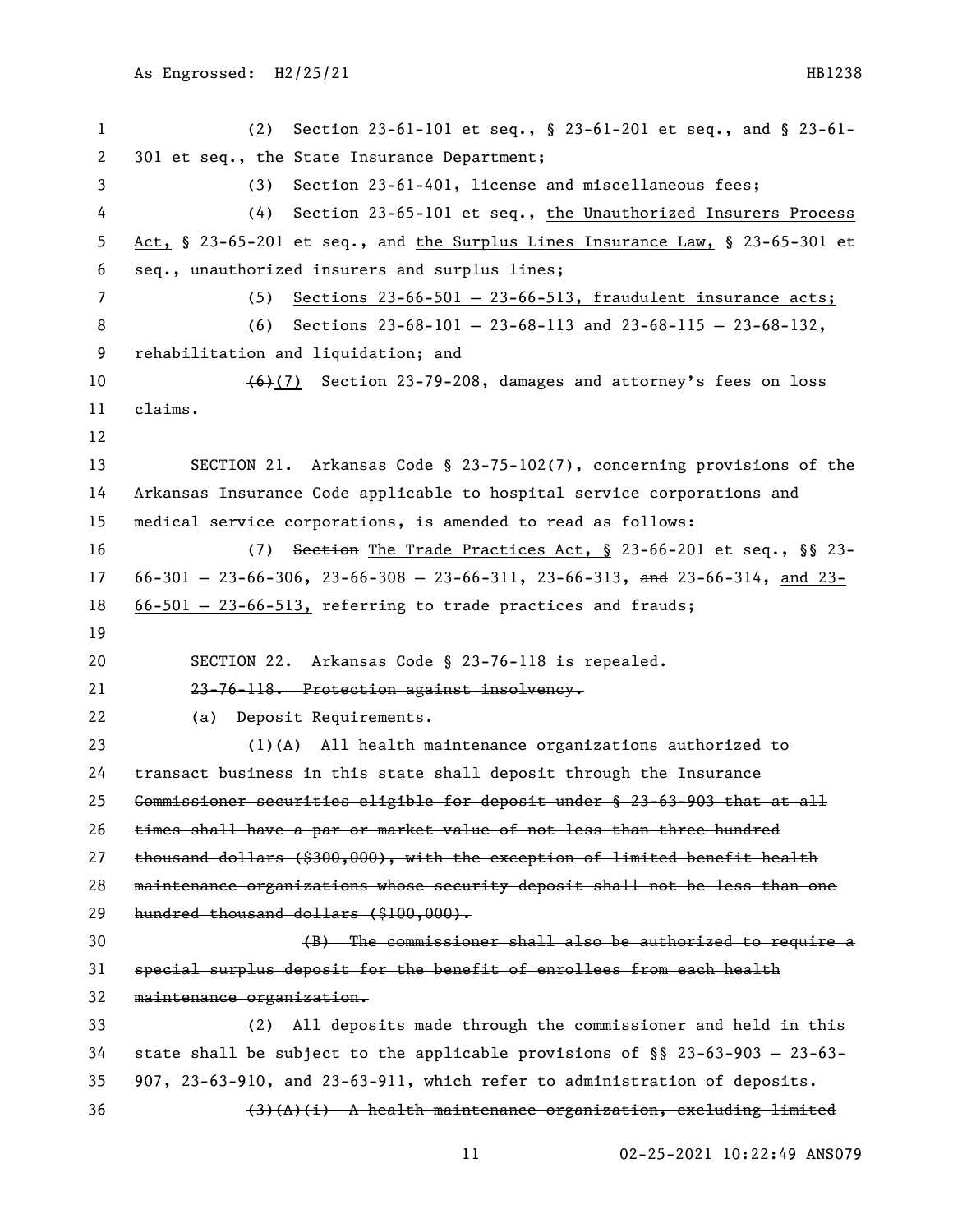As Engrossed: H2/25/21 HB1238

| 1  | benefit health maintenance organizations, that is in operation on August $l_{\text{r}}$ |
|----|-----------------------------------------------------------------------------------------|
| 2  | 1997, shall make a deposit equal to one hundred fifty thousand dollars                  |
| 3  | $($ \$150,000).                                                                         |
| 4  | (ii) In the second year, the amount of the                                              |
| 5  | additional deposit for a health maintenance organization that is in operation           |
| 6  | August 1, 1997, shall be equal to one hundred fifty thousand dollars                    |
| 7  | $(15150,000)$ , for a total of three hundred thousand dollars (\$300,000).              |
| 8  | $(B)(i)$ A limited benefit health maintenance organization                              |
| 9  | that is in operation on August 1, 1997, shall make a deposit equal to                   |
| 10 | seventy-five thousand dollars (\$75,000).                                               |
| 11 | (ii) In the second year, the amount of the                                              |
| 12 | additional deposit for a limited benefit health maintenance organization that           |
| 13 | is in operation on August 1, 1997, shall be equal to twenty-five thousand               |
| 14 | $d$ ollars (\$25,000) for a total of one hundred thousand dollars (\$100,000).          |
| 15 | $(4)$ The deposit shall be an admitted asset of the health                              |
| 16 | maintenance organization in the determination of net worth.                             |
| 17 | $(5)$ (A) The deposit shall be used to protect the interests of the                     |
| 18 | health maintenance organization's enrollees and to assure continuation of               |
| 19 | healtheare services to enrollees of a health maintenance organization that is           |
| 20 | in rehabilitation or conservation.                                                      |
| 21 | (B) The commissioner may use the deposit for                                            |
| 22 | administrative costs directly attributable to a receivership or liquidation.            |
| 23 | (G) If the health maintenance organization is placed in                                 |
| 24 | receivership or liquidation, the deposit shall be an asset subject to the               |
| 25 | provisions of the Uniform Insurers Liquidation Act, § 23-68-101 et seq.                 |
| 26 | $(b)(1)(A)$ No participating provider or the provider's agent, trustee,                 |
| 27 | or assignee may maintain an action at law against a subscriber or enrollee to           |
| 28 | collect sums owed by the health maintenance organization nor make any                   |
| 29 | statement, either written or oral, to any subscriber or enrollee that makes             |
| 30 | demand for, or would lead a reasonable person to believe that a demand is               |
| 31 | being made for, payment of any amounts owed by the health maintenance                   |
| 32 | organization.                                                                           |
| 33 | $(B)(i)$ If a participating provider has a pattern or                                   |
| 34 | practice of violating this subsection and continues to violate this                     |
| 35 | subsection after the Insurance Commissioner has issued a written warning to             |
| 36 | the participating provider, the commissioner may levy a penalty in an amount            |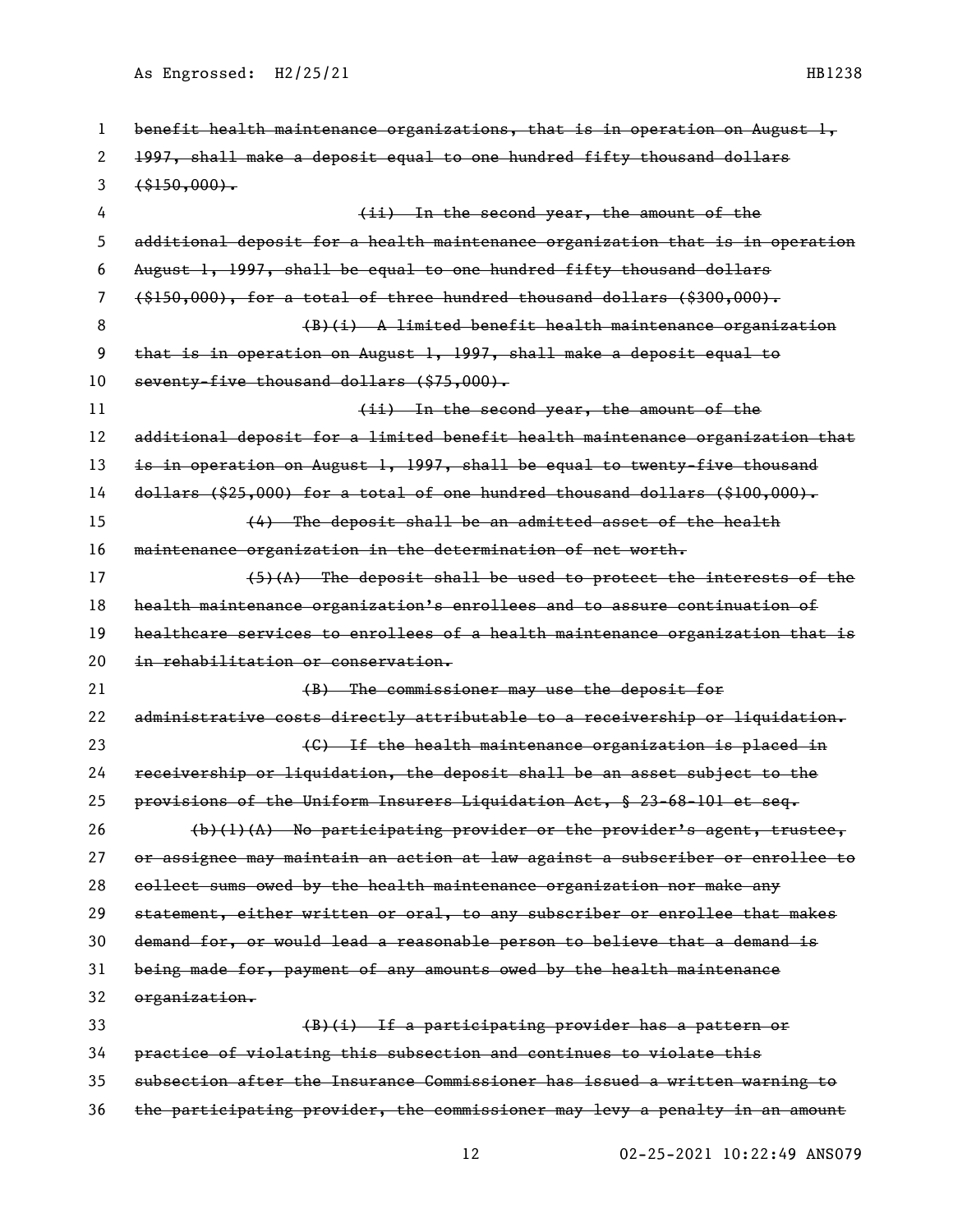As Engrossed: H2/25/21 HB1238

| 1  | not less than one hundred fifty dollars (\$150) nor more than one thousand          |
|----|-------------------------------------------------------------------------------------|
| 2  | five hundred dollars (\$1,500).                                                     |
| 3  | (ii) Before imposing the penalty, the commissioner                                  |
| 4  | shall send a written notice to the participating provider informing the             |
| 5  | provider of the right to a hearing pursuant to $\frac{1}{2}$ 23-61-303 - 23-61-307. |
| 6  | (2) "Participating provider" means a "provider" as defined in §                     |
| 7  | 23-76-102(10) who, under an express or implied contract with the health             |
| 8  | maintenance organization or with its contractor or subcontractor, has agreed        |
| 9  | to provide healtheare services to enrollees with an expectation of receiving        |
| 10 | payment, other than copayment or deductible, directly or indirectly, from the       |
| 11 | health maintenance organization.                                                    |
| 12 | (e) Continuation of Benefits. The commissioner shall require that                   |
| 13 | each health maintenance organization has a plan for handling insolvency that        |
| 14 | allows for continuation of benefits for the duration of the contract period         |
| 15 | for which premiums have been paid and continuation of benefits to members who       |
| 16 | are confined on the date of insolvency in an inpatient facility until their         |
| 17 | discharge or expiration of benefits. In considering such a plan, the                |
| 18 | commissioner may require:                                                           |
| 19 | (1) Insurance to cover the expenses to be paid where date of                        |
| 20 | services precedes the premium paid for it;                                          |
| 21 | (2) Provisions in provider contracts that obligate the provider                     |
| 22 | to provide services for the duration of the period after the health                 |
| 23 | maintenance organization's insolvency for which premium payment has been made       |
| 24 | and until the enrollees' discharge from inpatient facilities;                       |
| 25 | (3) Insolvency reserves;                                                            |
| 26 | (4) Acceptable letters of credit; and                                               |
| 27 | (5) Any other arrangements to assure that benefits are continued                    |
| 28 | as specified in this subsection.                                                    |
| 29 |                                                                                     |
| 30 | SECTION 23. Arkansas Code § 23-87-115(b), concerning the methods of                 |
| 31 | settling claims by an insurer under the Model Act for the Regulation of             |
| 32 | Credit Life Insurance and Credit Disability Insurance, is amended to read as        |
| 33 | follows:                                                                            |
| 34 | All claims shall be paid by check or draft of the insurer to the<br>(b)             |
| 35 | order of, or by electronic funds transfer to an account of, the claimant to         |
| 36 | whom payment of the claim is due pursuant to the policy provisions, or upon         |